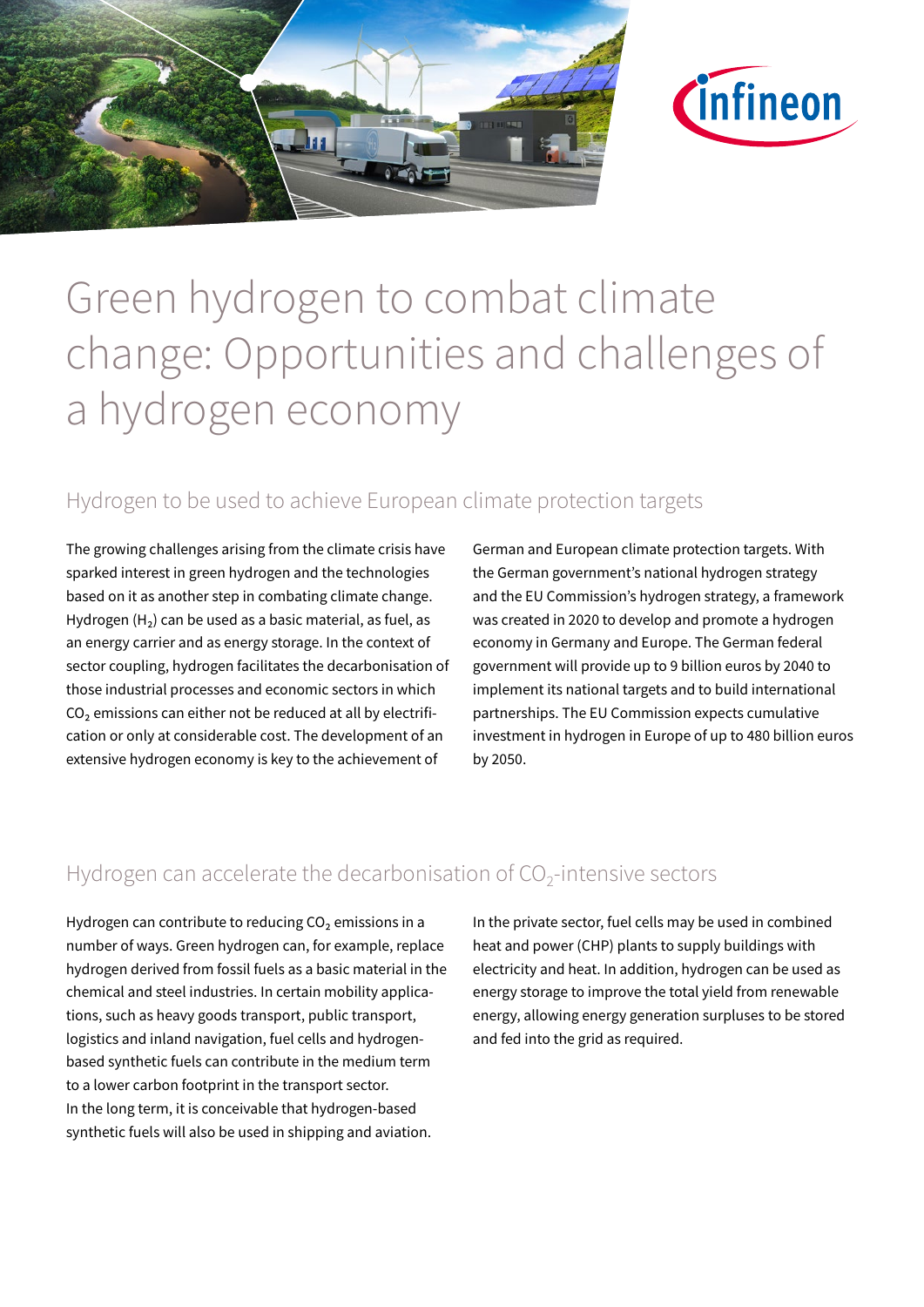## The hydrogen economy faces various technical challenges

While hydrogen, from a technological point of view, can be used for diverse applications, the development of a climate-friendly hydrogen economy is controversial from an economic perspective, because major challenges are presented by the production, storage and transport of hydrogen. A crucial element of a sustainable hydrogen economy is cost-efficient production of green hydrogen. In an electrochemical process (electrolysis), electrical energy is used to separate water into hydrogen and oxygen. If the electricity used comes from renewable energy sources, the result is hydrogen which is  $CO<sub>2</sub>$ -free and therefore known as green hydrogen. Currently, only 5 percent of hydrogen worldwide is produced using electrolysis. Most hydrogen (over 70 percent) is obtained from natural gas. In comparison with electrolysis, the gas-based process

(steam reforming) requires half as much water and significantly less energy. As this process is more cost-effective, natural gas will remain the predominant energy source for hydrogen production for the time being. Moreover, the storage and transport of hydrogen present particular technical challenges:  $H_2$  is usually cooled to minus 253 °C or stored under very high pressure. Possible alternatives which make it easier to transport and store hydrogen include conversion to ammonia, binding to liquid organic hydrogen carriers (LOHC) and the production of renewable fuels such as methanol in Power-to-X processes. However, the conversion and reconversion processes result in energy losses and some of these processes are not currently ready for the market on the industrial scale that would be required.